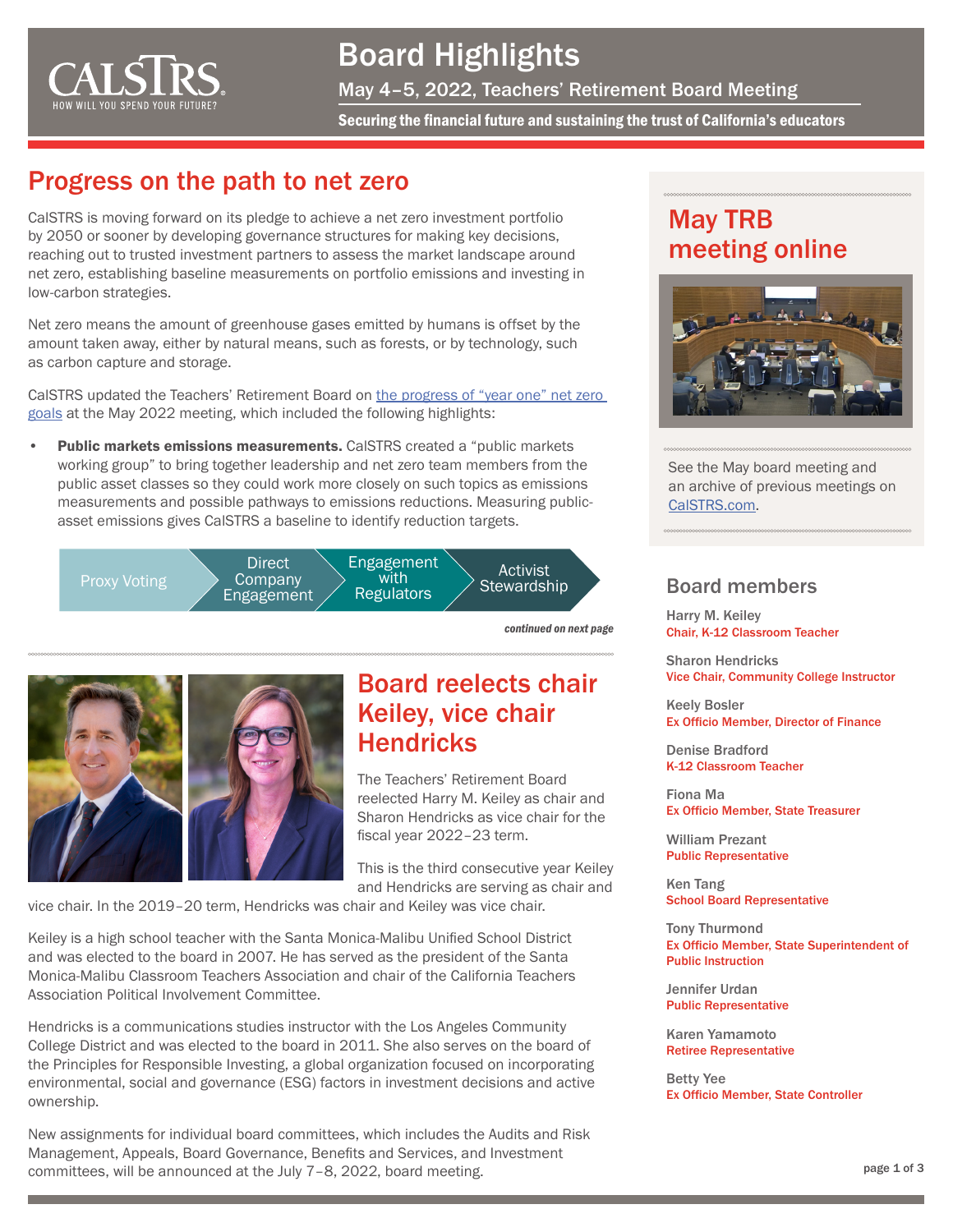### Progress on the path to net zero

- Portfolio decisions to reduce emissions. Investment decisions related to net zero take many forms and ideally will be phased in over time. Potential actions could include revising indexes, changing tracking error or risk budgets, and altering performance targets.
- Exploration of increased exposure to low-carbon indexes. CalSTRS may choose this strategy because internal management of passive assets, such as low-carbon indexes, allows for cost-effective and incremental integration into the CalSTRS Investment Portfolio. Additionally, significant data and analytics have been collected over several years that would support a measured, risk-controlled growth of this strategy.
- Influencing financial markets to reduce emissions. CalSTRS is expanding engagements with policymakers and regulators, escalating corporate engagement efforts and engaging external managers to amplify its influence. Since 2017, CalSTRS has helped engage the world's largest greenhouse gas emitters via Climate Action 100+, an initiative of

more than 600 investors working with the companies they invest in to reduce emissions. During proxy season, corporations hold annual meetings to elect board members and vote on shareholder proposals. This year, [CalSTRS is casting proxy](https://www.calstrs.com/calstrs-will-escalate-proxy-votes-to-achieve-board-diversity-net-zero-progress-and-climate-change-action)  [votes](https://www.calstrs.com/calstrs-will-escalate-proxy-votes-to-achieve-board-diversity-net-zero-progress-and-climate-change-action) against the boards of the largest global companies and emitters that do not meet the listed minimum requirements for climate-related disclosures. Following proxy season, CalSTRS will engage those companies to further encourage them to meet minimum net zero requirements.

Measuring low-carbon investments. To date, the Sustainable Investment and Stewardship Strategies (SISS) Private Portfolio has made three initial investments: two investments were made in commercially viable solutions that decarbonize industrial and energy processes, and the third investment provides affordable housing solutions for historically underserved community members.

CalSTRS will continue updating the Investment Committee on net zero goal progress at the September 2022 meeting.



### Member death-benefit payments to increase by 6.5%

The board approved a 6.5% increase to CalSTRS members' lump-sum death benefit payments, effective July 1, 2022.

The lump-sum death benefit is a one-time payment made to a beneficiary upon the death of a CalSTRS Defined Benefit Program member under conditions specified in statute. There are two separate benefits available, depending on [which type](https://www.calstrs.com/coverage-a-or-b-when-you-die-after-retirement)  [of coverage](https://www.calstrs.com/coverage-a-or-b-when-you-die-after-retirement) a member has and whether the death is before or after retirement.

With the 6.5% increase, the payment following the death of a retired member will be \$6,903 (up from \$6,480). For a death prior to retirement, the payment for Coverage A members will also be \$6,903, while the payment for Coverage B members will now be \$27,612 (up from \$25,920).

The 6.5% change mirrors the in-state increase in inflation, as measured by the California Consumer Price Index, from December 2020 to December 2021.

[Watch the board meeting presentation and discussion](https://youtu.be/JdE93OemfLY?t=4920) on the lump-sum death benefit for more information.